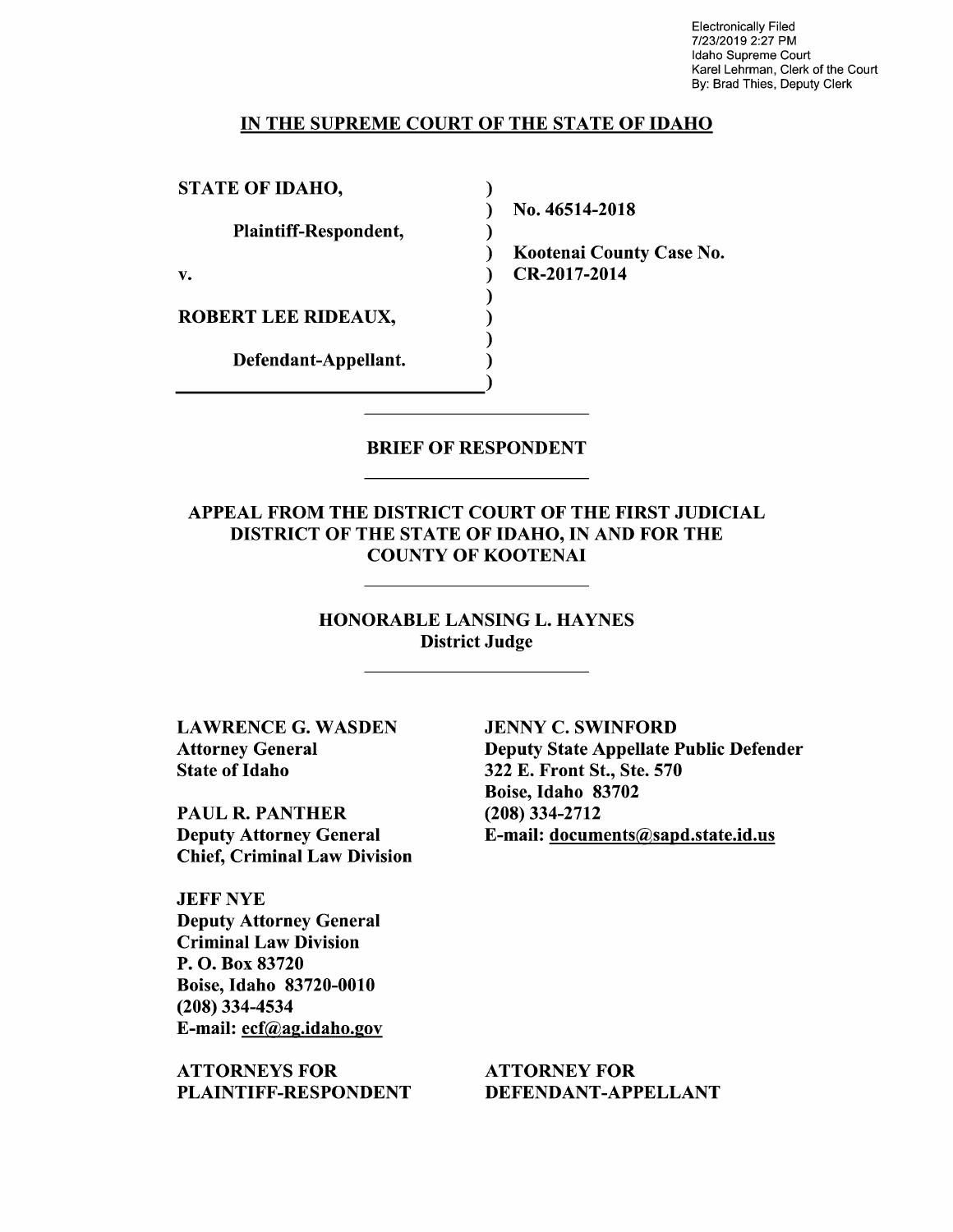# **TABLE OF CONTENTS**

|                 | Rideaux Failed To Show The District Court Abused Its<br>Discretion By Denying His Motion To Withdraw His                                          |
|-----------------|---------------------------------------------------------------------------------------------------------------------------------------------------|
| A.              |                                                                                                                                                   |
| <b>B.</b>       |                                                                                                                                                   |
| $\mathcal{C}$ . | Rideaux Did Not Show A Just Reason To Withdraw<br>His Guilty Plea Because The Unsworn Statement<br>Was Inadmissible And Did Not Support His Claim |
|                 |                                                                                                                                                   |
|                 |                                                                                                                                                   |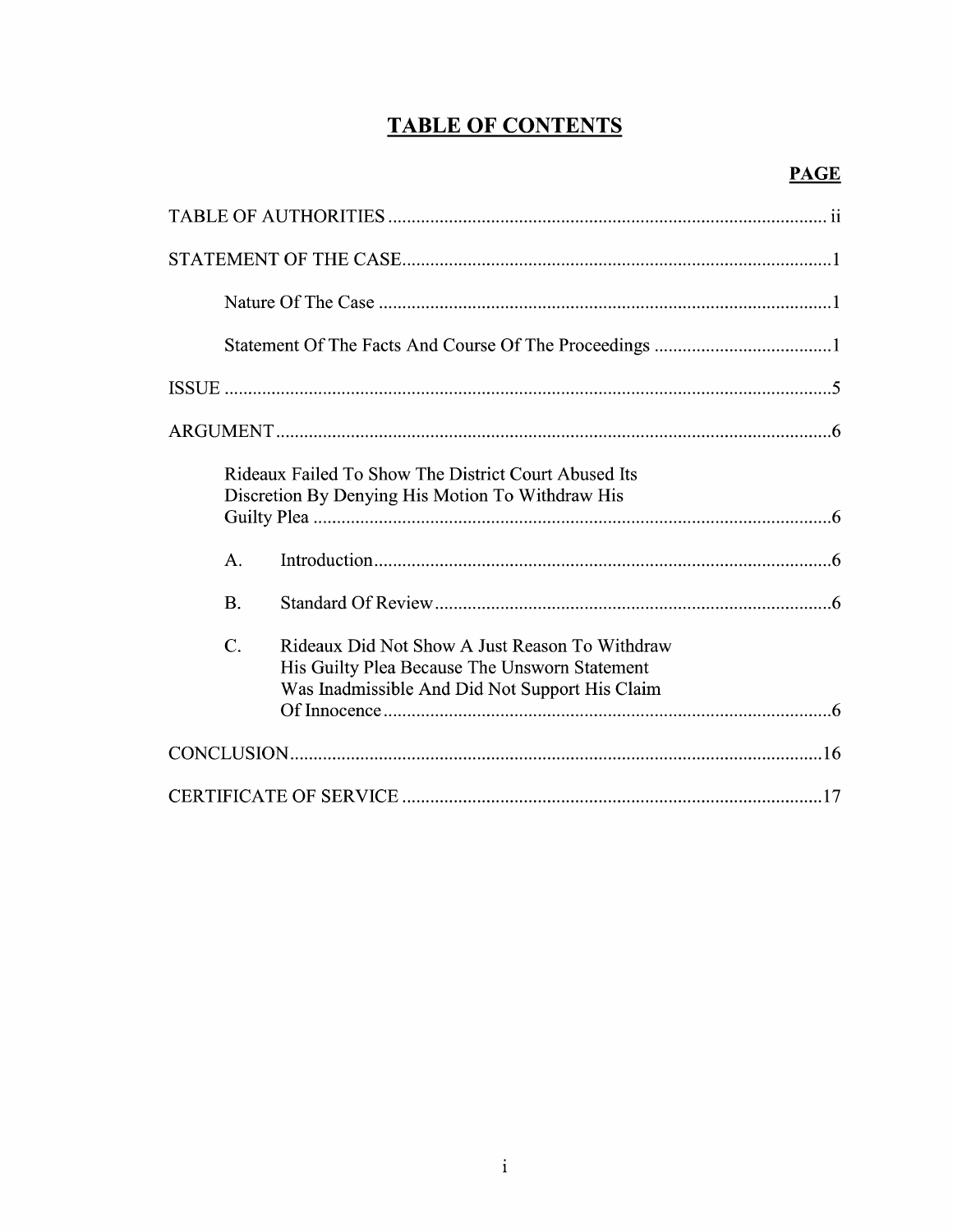# **TABLE OF AUTHORITIES**

| <b>CASES</b> | <b>PAGE</b> |
|--------------|-------------|
|              |             |
|              |             |
|              |             |
|              |             |
|              |             |
|              |             |
|              |             |
|              |             |
|              |             |
|              |             |
|              |             |

# **STATUTES**

# **RULES**

# **OTHER AUTHORITIES**

|--|--|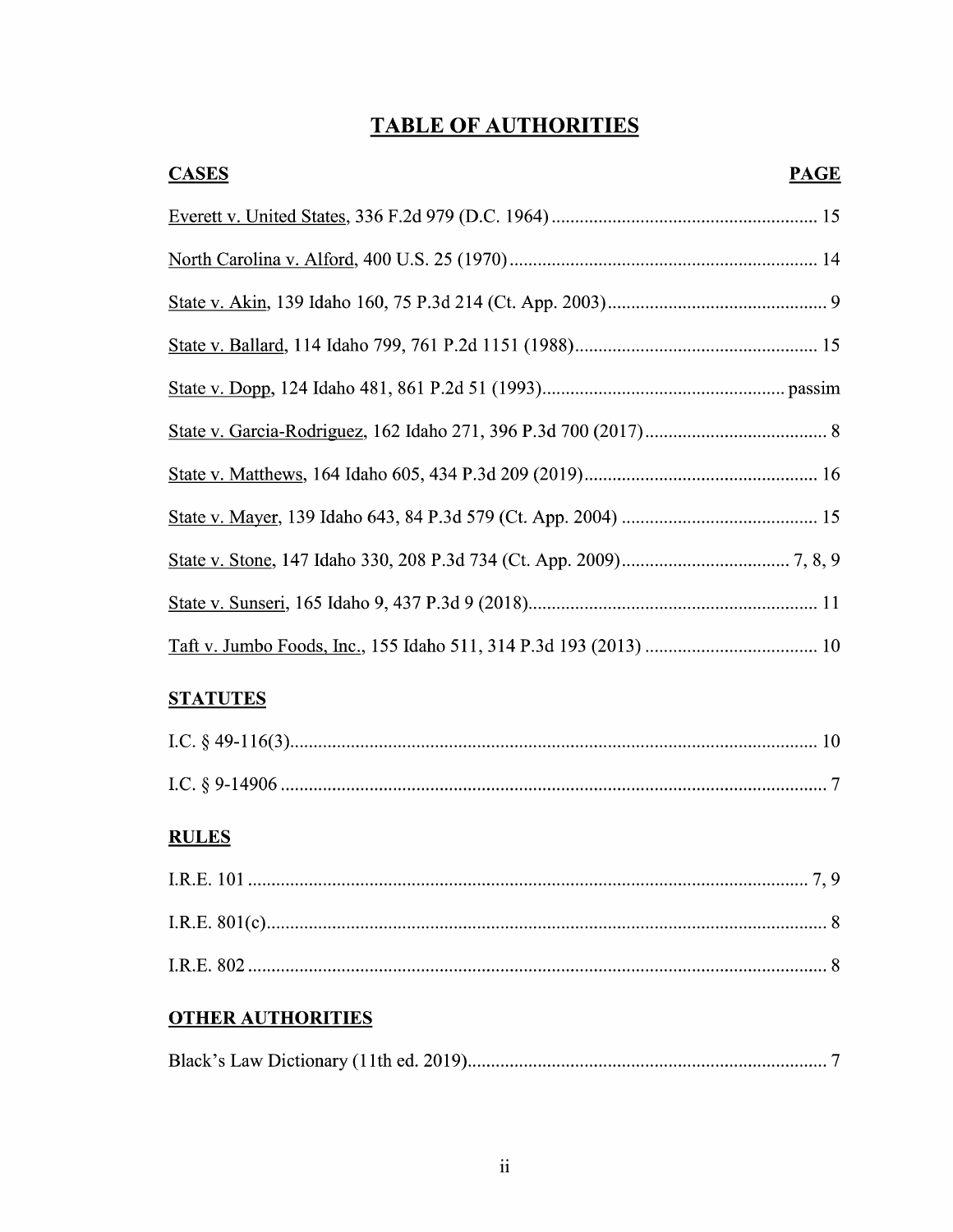#### STATEMENT OF THE CASE

### Nature Of The Case

Robert Lee Rideaux appeals from the district court's judgment entered after Rideaux pled guilty to possession of stolen vehicle. Rideaux challenges the district court's denial of his motion to withdraw his guilty plea.

### Statement Of The Facts And Course Of The Proceedings

On February 12, 2017, Officer Shane Grady with the Idaho State Police stopped a red Kia with Wisconsin plate  $605$ DDK because the "plate had been reported  $\dots$  as belonging to a vehicle that was stolen out of Milwaukee, Wisconsin."  $(2/24/2017 \text{ Tr.}, \text{p.4},$ L.23 - p.5, L.19.) Officer Grady identified the driver as Robert Lee Rideaux.  $(2/24/2017$ Tr., p.6, Ls.3-6.) Rideaux told Officer Grady four different stories about how he came into possession of the car.  $(2/24/2017 \text{ Tr}$ , p.6, L.19 – p.8, L.18.) Officer Grady arrested Rideaux for possessing a stolen vehicle.  $(R., pp.13-14.)$ 

At the preliminary hearing, the state presented an affidavit 0f ownership from Rideaux's mother, Arlene Pruss. (Conf. EXS., pp.2-3.) In the affidavit, Pruss stated that she was "the owner of a red 2003 Kia bearing Wisconsin  $\blacksquare$  (Conf. Exs., p.2.) She also stated that she "did not transfer [her] possessory interest in said property to anyone, includ[ing] [Rideaux], nor give authority t0 anyone else t0 do so 0n [her] behalf" and that she "had not given anyone, including [Rideaux], permission or authority to use or possess the property." (Conf. EXS., pp.2-3.) Citing Idaho Criminal Rule 5.1, the magistrate admitted the affidavit only to show the ownership of the car.  $(2/24/2017)$ Tr., p.15, Ls.9-19.) The magistrate found probable cause that Rideaux possessed a stolen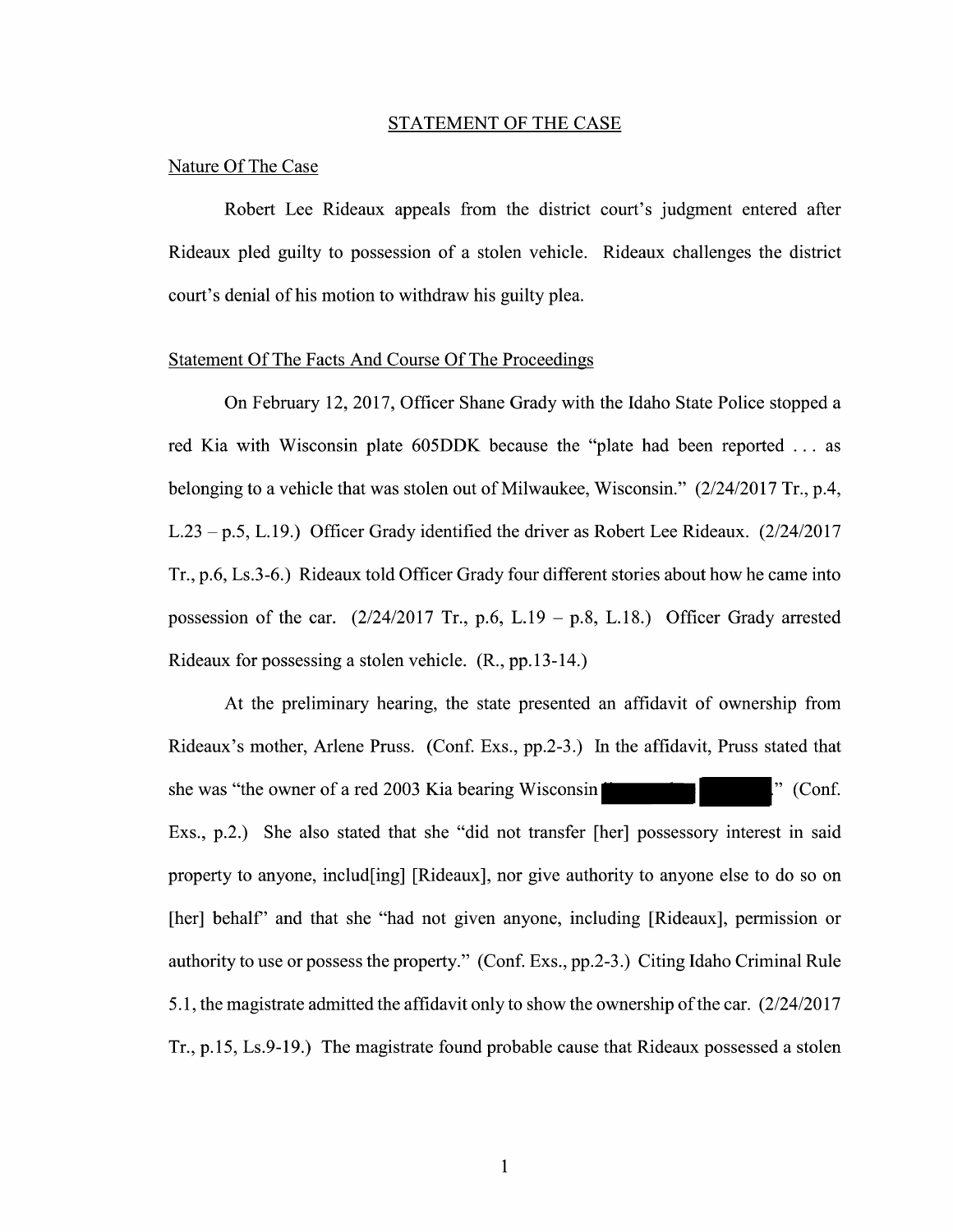vehicle based on the affidavit and the four different stories Rideaux told Officer Grady about how he came into possession of the car.  $(2/24/2017 \text{ Tr}$ , p.15, L.20 – p.17, L.8.)

On March 28, 2017, Rideaux entered a guilty plea pursuant to the terms of a plea agreement with the state. (R., pp.48-49.) At the hearing, Rideaux confirmed under oath that he had possession 0f the car, that Pruss owned the car, that he did not have Pruss's permission to have the car, and that he had "reason to believe or knowledge that it was a stolen vehicle." (3/28/2017 Tr., p.16, Ls.7-24.) The district court accepted Rideaux's guilty plea and released Rideaux pending sentencing. (R., p.49.)

On June 13, 2017, the district court issued a bench warrant for Rideaux's arrest after Rideaux failed to appear for his presentence investigation interview. (R., p.56.) On July 9, 2018, more than one year later, Rideaux was back in custody. (R., p.57.) The next day, Rideaux filed a motion for release or reduction of bond. (R., pp.58-59.)

On July 13, 2018, Rideaux filed a motion to withdraw his guilty plea. (R., pp.60-61.) Rideaux claimed that Pruss provided information "that tends t0 prove his innocence."  $(R., p.60.)$  He attached to the motion a notarized but unsworn statement he claimed came from Pruss:

My name is Mrs. Arlene Pruss. I gifted my car to my son [Rideaux] when he graduated from cooking school. The car is in my name and my husband's name due to [Rideaux's] financial instability and not being responsible. [Rideaux] had out burst [sic] of temper [and] anger problems. He was quick to lash out at people for no reason[] also was constantly challenging authority.

Itold him that he was disrespectful to his parents so he had to leave the car, and buy his own, and if he took the car Without permission it would be reported stolen—[Rideaux] challenged me took the car and it was in my name so I had no choice but to report it stolen. I do not want to press charges!

(R., p.62 (paragraph structure altered).)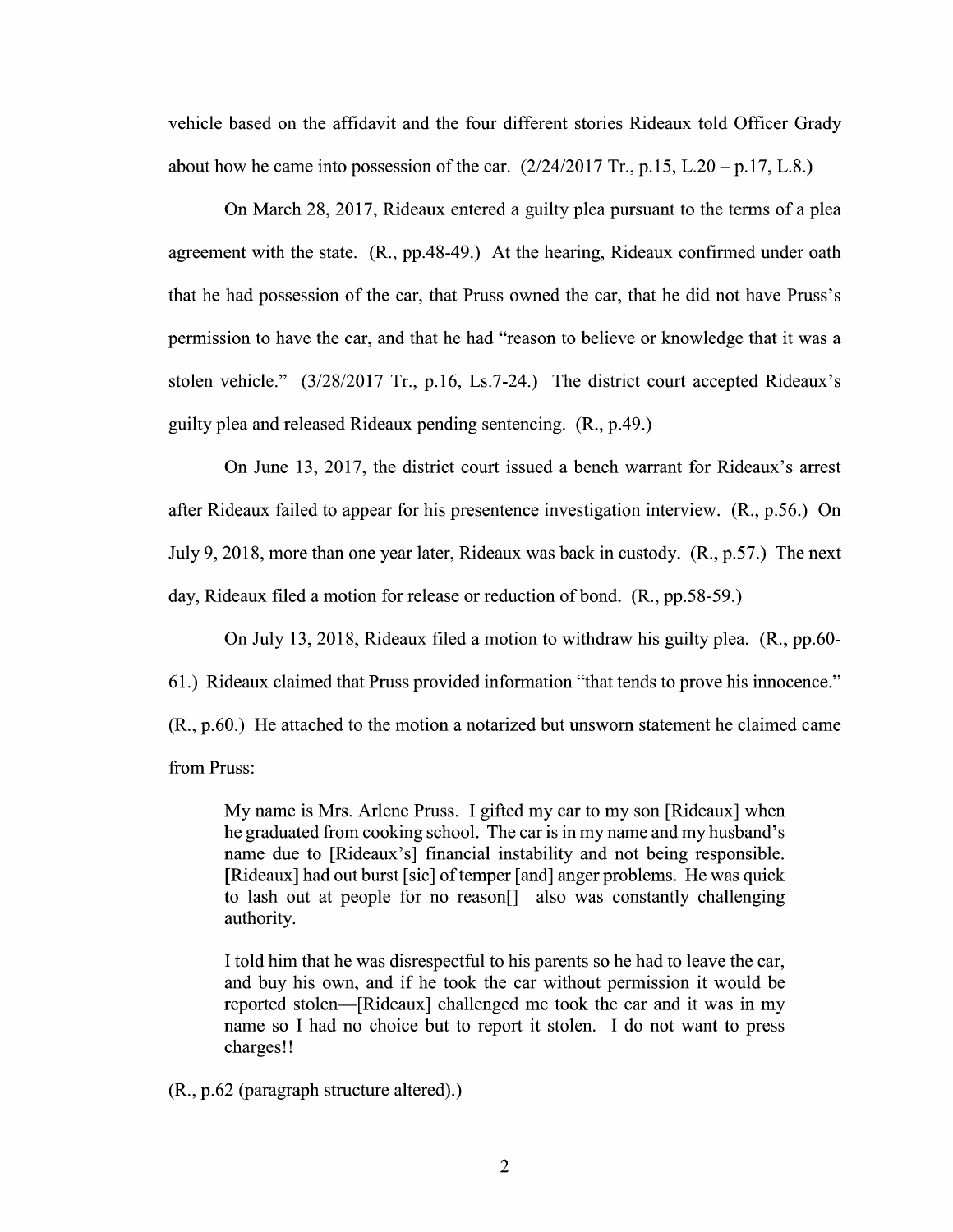On July 24, 2018, the district court held a hearing on both the motion to reduce bond and the motion to withdraw Rideaux's guilty plea. (R., pp.63-65.) When Rideaux's counsel moved for admission of the statement from Pruss, the state objected 0n the bases 0f "[h]earsay" and "[l]ack of foundation." (7/24/2018 Tr., p.4, Ls.2-19.) The district court inquired whether "the formal Rules of Evidence apply in a hearing like this," and the prosecutor responded that "[t]hey would under IRE  $1[0]1$ ." (7/24/2018 Tr., p.4, Ls.20-22.) The prosecutor went on to explain to the district court that "[t]here is no rule that would allow this affidavit to come in," that "[t]he rules of evidence apply in this hearing," and that he had "a case directly on point if the Court would like to review it."  $(7/24/2018 \text{ Tr}$ , p.8, Ls.7-12.)

The district court responded, "it's an interesting issue, but it may not be important for today."  $(7/24/2018$  Tr., p.8, Ls.13-14.) The district court then admitted the unsworn statement "because this is also a bond reduction hearing[,] [a]nd the rules of evidence don't apply at a bond reduction hearing."  $(7/24/2018 \text{ Tr.}, p.9, Ls. 12-16.)$  The prosecutor sought clarification as to Whether the district court would consider the unsworn statement "for the motion to withdraw the plea." (7/24/2018 Tr., p.9, Ls.17-18.) The district court responded affirmatively: "It's evidence before me, and I'm going t0 be consider it [sic]. I'm not going to parse it out as it's meaningful on the bond reduction, and I'm [not] going to close my eyes to it on the motion to with draw [sic] the guilty plea. So, I am going to admit it for both purposes." (7/24/2018 Tr., p.9, Ls.19-23.)

Rideaux testified at the hearing.  $(7/24/2018 \text{ Tr}., p.11, Ls.1-9.)$  He testified that his mom "bought [the car] for [him] in 2003." (7/24/2018 Tr., p.13, Ls.8-12.) He also testified that the family had permission to use the car.  $(7/24/2018 \text{ Tr}, p.13, L.24 - p.14, L.2)$  On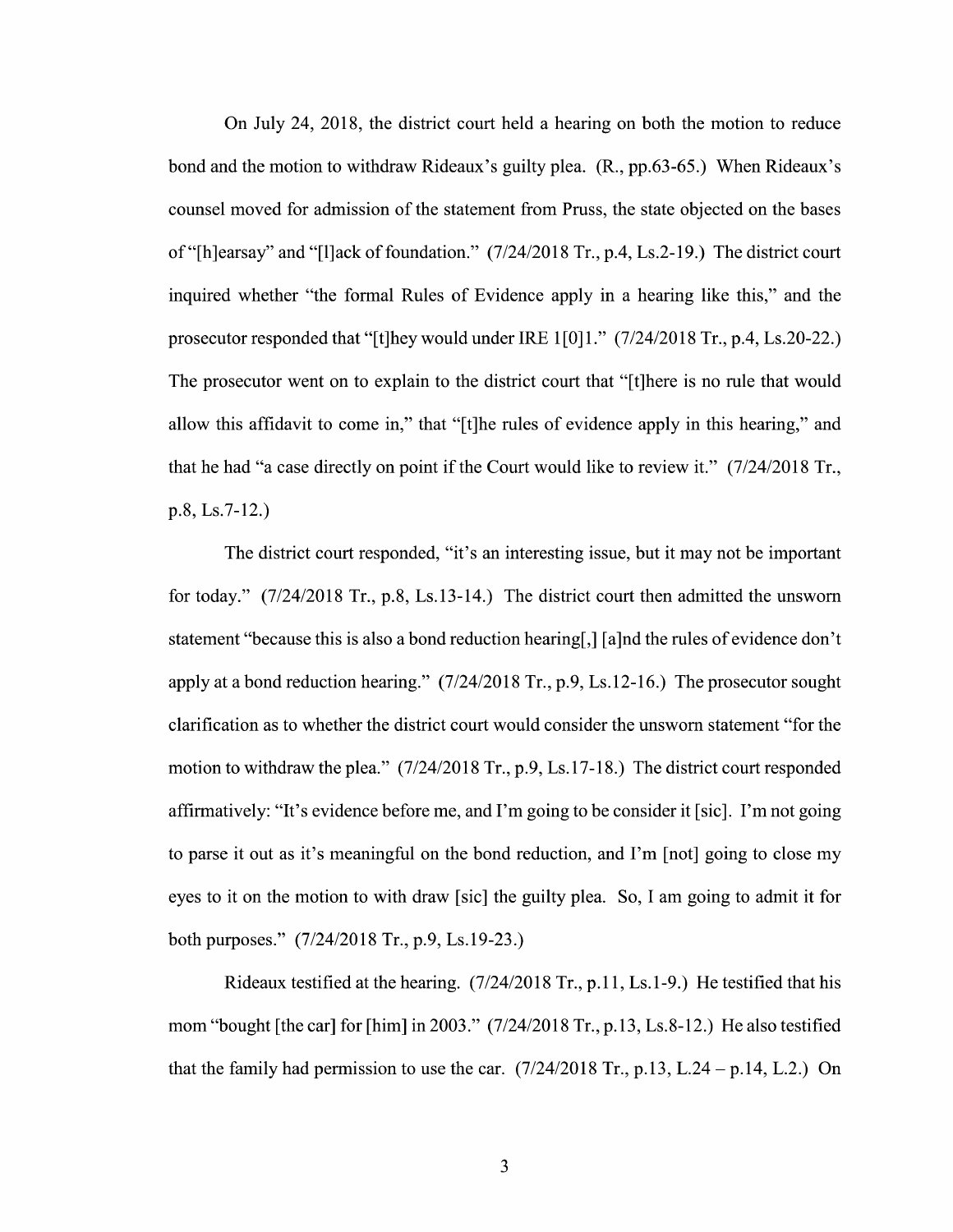cross—examination, Rideaux conceded "that vehicle was titled in [his] mom's name," that "it is registered t0 [his] mom," and that his mom "pays insurance 0n it." (7/24/2018 Tr., p.16, Ls.12-22.) He also conceded that, at the time Officer Grady arrested him, he knew the car had been reported stolen. (7/24/2018 Tr., p.33, Ls.6-9.)

After hearing arguments from the parties, the district court denied Rideaux's motion to withdraw his guilty plea.  $(7/24/2018$  Tr., p.49, L.24 – p.50, L.11.) The district court recognized that it had discretion on whether to allow Rideaux to withdraw his guilty plea and "recognize<sup>[d]</sup> the standard of being a just cause standard."  $(7/24/2018$  Tr., p.47, Ls.5-9.) The district court found that Rideaux had failed to show a just cause to withdraw his guilty plea and that "the prejudice to the State [was] significant here to try to prosecute this case under the circumstances as the Court sees it."  $(7/24/2018 \text{ Tr}, p.49, Ls.9-12, p.49,$  $L.24 - p.50$ ,  $L.11$ .) At sentencing, the district court imposed a two-year indeterminate sentence, suspended execution 0f the sentence, and placed Rideaux 0n unsupervised probation for two years. (R., pp.72-74.)

Rideaux timely appealed. (R., pp.76-79.)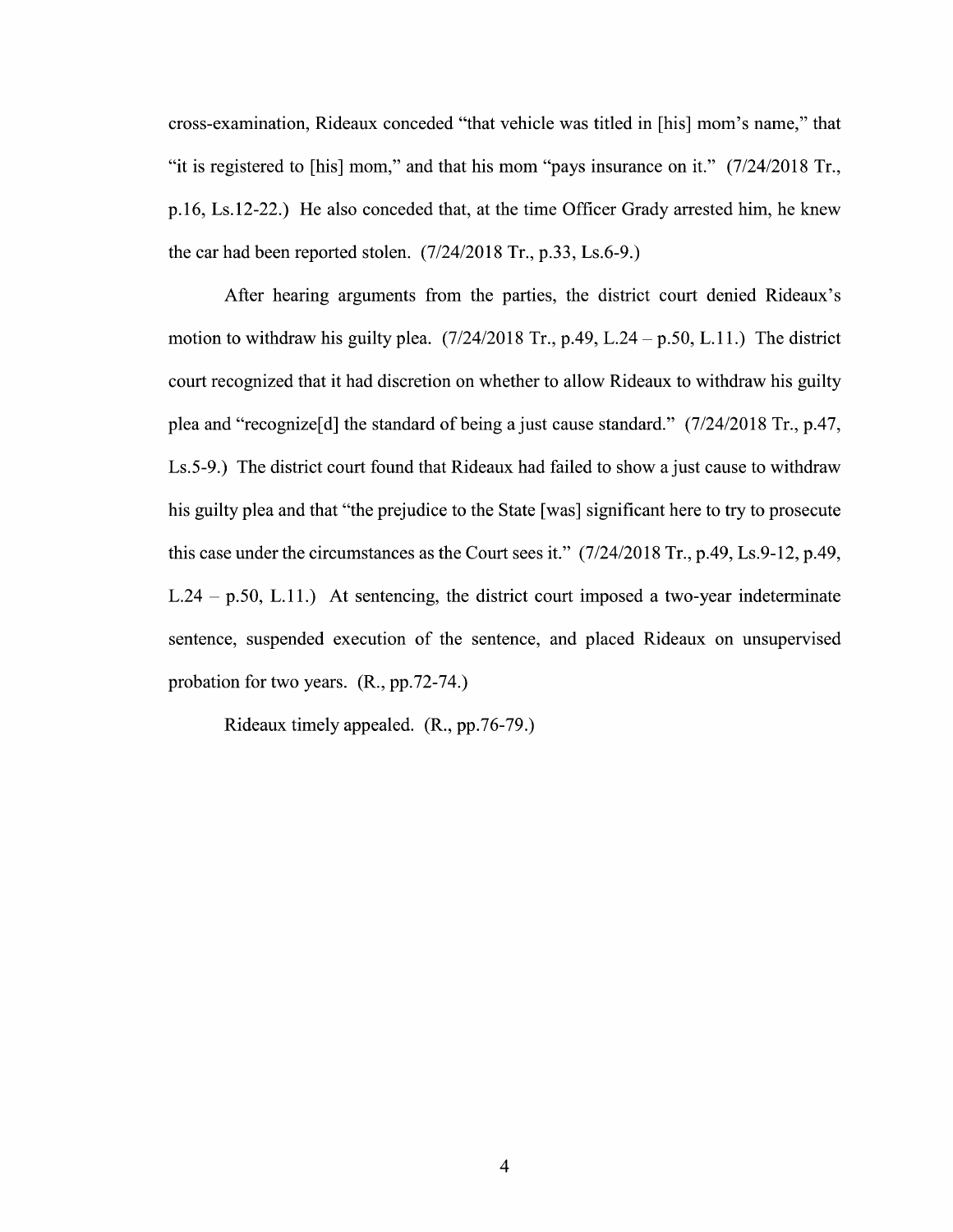## **ISSUE**

Rideaux states the issue on appeal as:

Did the district court abuse its discretion by denying Mr. Rideaux's pre sentencing motion to withdraw his guilty plea?

(Appellant's brief, p.9.)

The state rephrases the issue as:

Has Rideaux failed to show that the district court abused its discretion when it denied his motion to withdraw his guilty plea?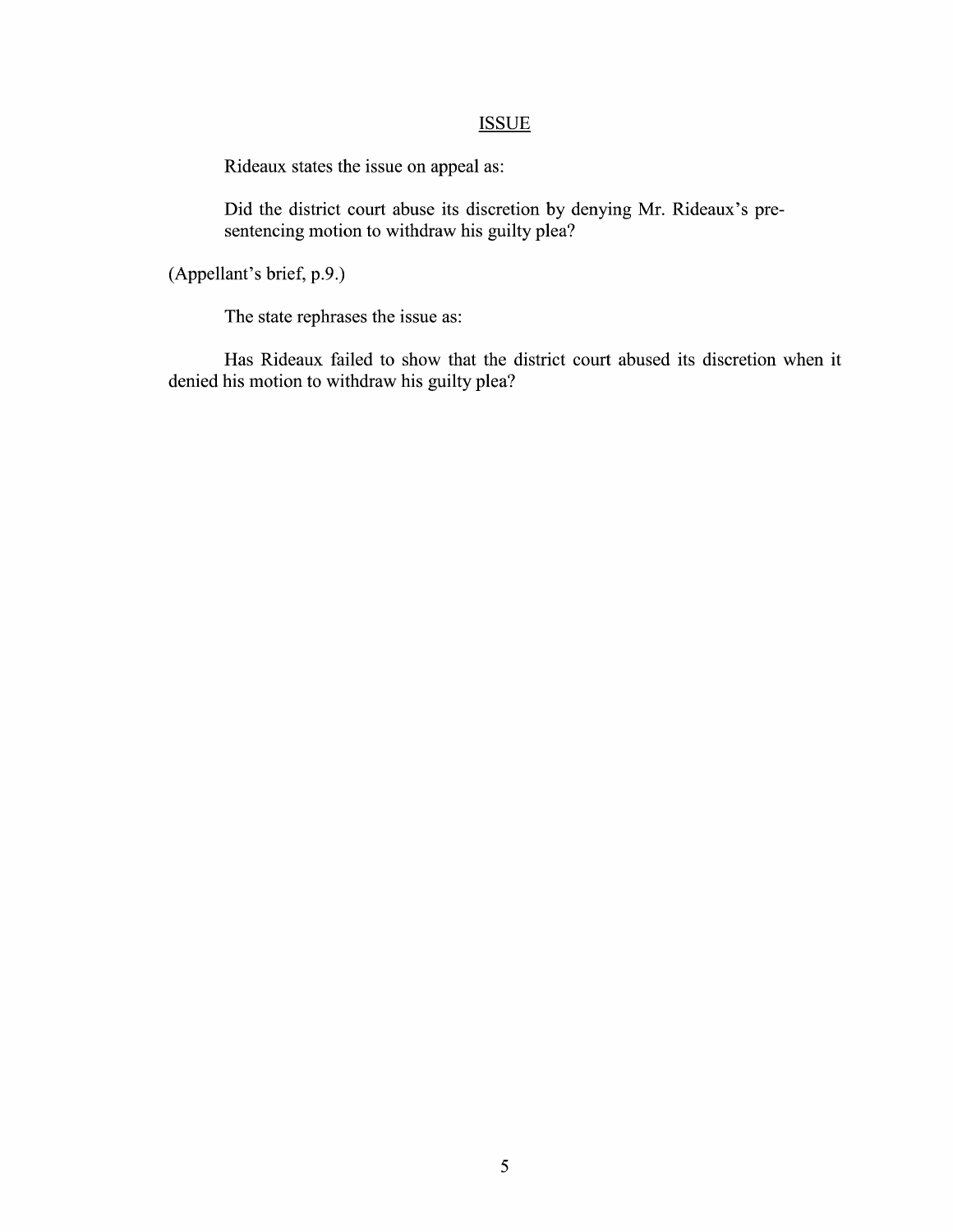#### ARGUMENT

## Rideaux Failed To Show The District Court Abused Its Discretion By Denying His Motion To Withdraw His Guilty Plea

### A. Introduction

Rideaux failed to show a just reason to withdraw his guilty plea. A defendant seeking to withdraw his guilty plea by claiming innocence must present admissible evidence supporting his claim. Rideaux's claim of innocence had at least two fatal problems: (1) he presented only inadmissible evidence in the form of an unsworn statement from Pruss and (2) the statement from Pruss did not support his claim of innocence. Thus, the district court did not abuse its discretion by denying Rideaux's motion to withdraw his guilty plea.

### B. Standard Of Review

"The standard of review on appeal in cases where a defendant has attempted to withdraw a guilty plea is whether the district court has properly exercised judicial discretion as distinguished from arbitrary action." State v. Dopp, 124 Idaho 481, 485, 861 P.2d 51, 55 (1993).

## C. Rideaux Did Not Show A Just Reason To Withdraw His Guilty Plea Because The Unsworn Statement Was Inadmissible And Did Not Support His Claim Of Innocence

The district court did not abuse its discretion when it denied Rideaux's motion to withdraw his guilty plea. A defendant seeking a presentence withdrawal of his guilty plea "must show a just reason for withdrawing the plea." State v. Dopp, 124 Idaho 481, 485, 861 P.2d 51, 55 (1993). If, and only *if*, the defendant shows a just reason to withdraw his plea, the burden shifts to the state to "demonstrate<sup>[]</sup> that prejudice would result from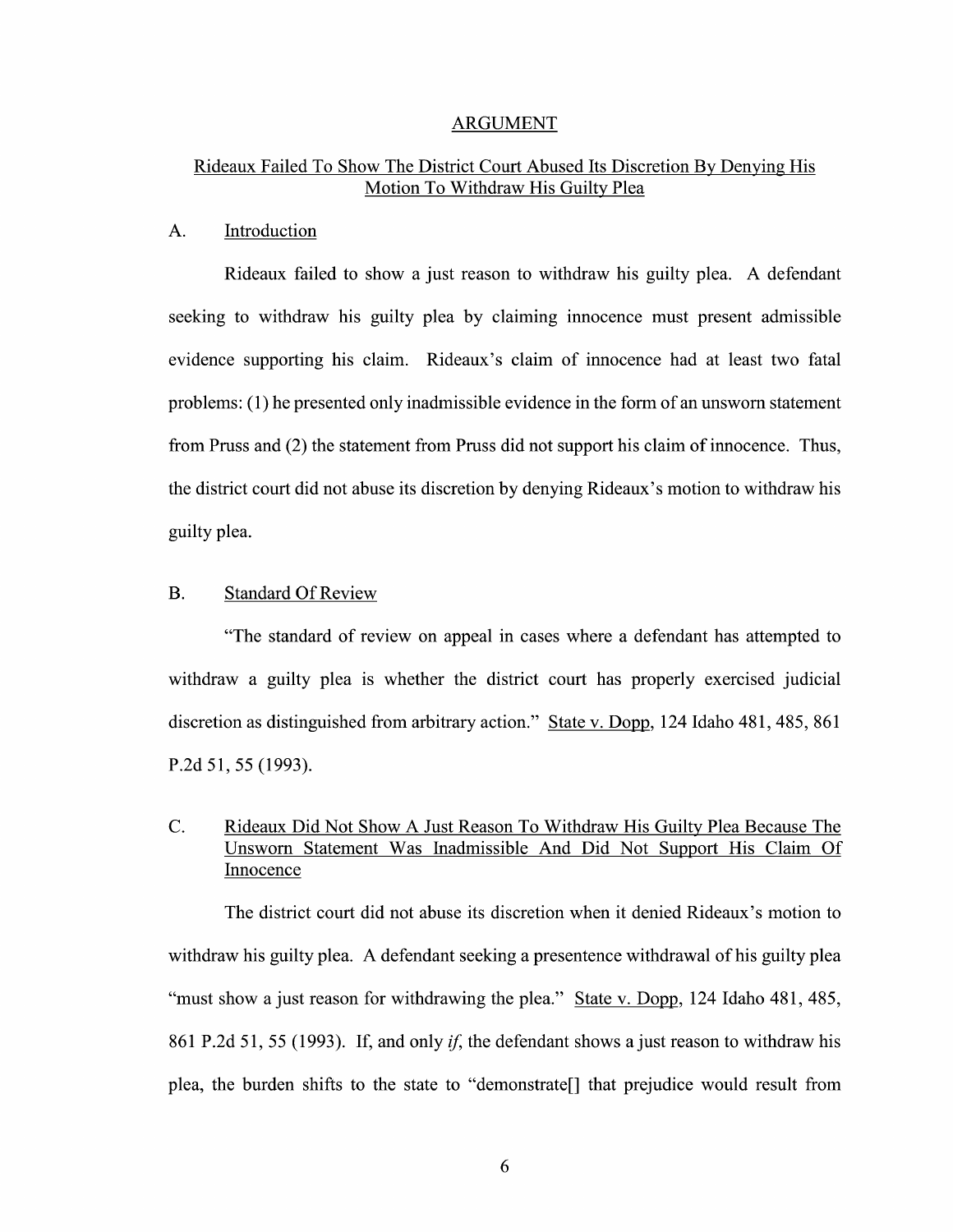withdrawal of the plea." Id. Rideaux sought to withdraw his guilty plea based on Pruss's statement,<sup>1</sup> but Pruss's statement did not give Rideaux a just reason to withdraw his plea because the statement was inadmissible and because, even taken at face value, the statement did not support Rideaux's claim of innocence.

Pruss's statement did not give Rideaux a just reason to withdraw his guilty plea because the statement was inadmissible under the Idaho Rules of Evidence. Where, as here, a motion to withdraw a guilty plea is based on new information, "an *evidentiary* showing [is] required." State V. Stone, <sup>147</sup> Idaho 330, 333, <sup>208</sup> P.3d 734, <sup>737</sup> (Ct. App.  $2009$ ) (emphasis in original). And "[w]hen the stated grounds for a motion to withdraw a guilty plea require a presentation of evidence, the Idaho Rules of Evidence apply." Id. (citing I.R.E. 101). Thus, where a defendant attempted to withdraw his plea based on new information but "did not submit any admissible evidence," then "the motion could not have been properly granted under . . . a 'just reason' standard." Id.

For example, in Stone, Stone filed a motion that "raised approximately twenty grounds for withdrawal of the plea."  $\underline{Id}$ . The district court denied the motion on the basis that Stone entered a constitutional guilty plea. Id. The Idaho Court of Appeals agreed with Stone that the district court erred by not applying the just reason standard but found the error harmless. Id. The court observed that "Stone presented no evidence" but instead relied upon the "unverified, hearsay assertions of his attorney, which have no evidentiary

<sup>&</sup>lt;sup>1</sup> Rideaux called Pruss's statement an "affidavit" in his motion to withdraw his guilty plea and has stuck to that label on appeal. (R., p.60; Appellant's brief, p.11.) But it is not an affidavit, by definition, because it is not a sworn statement. <u>See, e.g.</u>, Affidavit, Black's Law Dictionary (11th ed. 2019) (defining affidavit as "[a] voluntary declaration of facts written down *and sworn to* by a declarant" (emphasis added)). Nor is it an adequate substitute for an affidavit because it does not contain any indication that Pruss made the statement under penalty of perjury. See I.C.  $\S$  9-14906.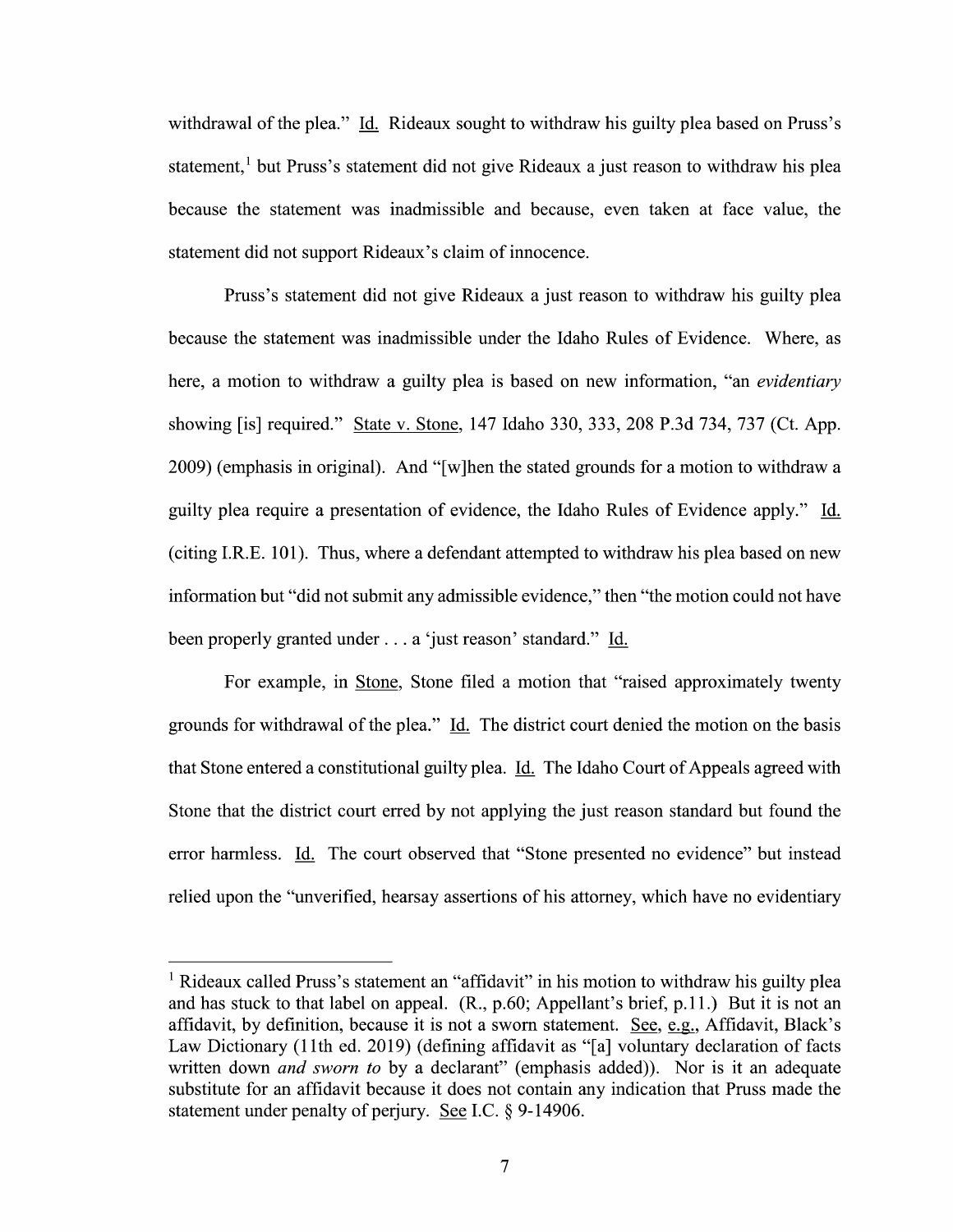value." Id. "Because Stone did not submit any admissible evidence," the court held "the motion could not have been properly granted under  $\ldots$  a 'just reason' standard." Id.

Here, Rideaux made the same fatal mistake as Stone by supporting his motion to withdraw with nothing but an inadmissible statement. Rideaux moved to withdraw his guilty plea on the basis that he had received a statement from Pruss that, in his view, "tends" to prove his innocence."  $(R, p.60)$  But the statement contained only inadmissible hearsay. See I.R.E. 802. Specifically, Rideaux offered Pruss's out-of-court statement to "prove the truth 0f the matter asserted in the statement." I.R.E. 801(0). Because Rideaux, like Stone, "did not submit any admissible evidence" t0 support his stated reason for withdrawing his guilty plea, Rideaux's motion, like Stone's motion, "could not have been properly granted under . . . a 'just reason' standard." Stone, 147 Idaho at 333, 208 P.3d at 737.

While the district court admitted the statement, and thus did not deny Rideaux's motion on this theory, this Court can affirm the district court on any theory supported by the record and preserved in the district court. See State v. Garcia-Rodriguez, 162 Idaho 271, 275, 396 P.3d 700, 704 (2017) ("It is true that Where an order of the district court is correct but based upon an erroneous legal theory, this Court will affirm upon the correct theory." (internal quotations omitted». The state preserved this theory in the district court:

And so in this particular case the rules 0f evidence apply. And, clearly, this affidavit tendered by the defense is hearsay. Clearly, there's no foundation that affidavit is from that person. And under those two grounds, it should not be admissible. Without that evidence, there is no just reason to have him withdraw his guilty plea.

 $(7/24/2018$  Tr., p.41, Ls.16-22; <u>see</u>  $7/24/2018$  Tr., p.4, L.15 – p.10, L.4, p.40, L.23 – p.41, L22.) The district court refused to apply the Idaho Rules of Evidence to Rideaux's motion to withdraw his guilty plea despite the state's objection.  $(7/28/2018 \text{ Tr}, p.9, L.12 - p.10,$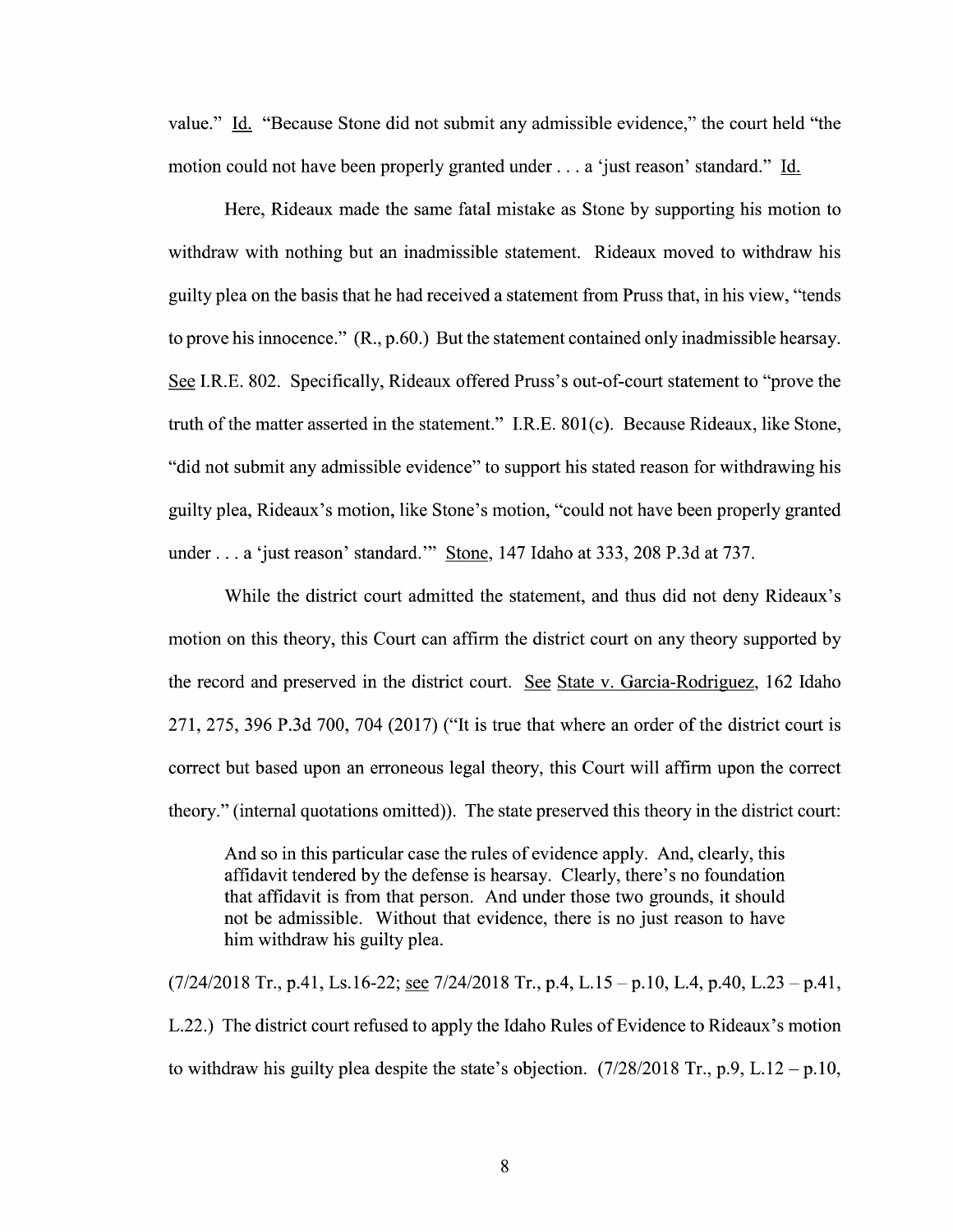L.4) But, under the Idaho Rules of Evidence and binding precedent, the district court should have applied the rules of evidence and excluded the statement. See I.R.E. 101; Stone, 147 Idaho at 333, 208 P.3d at 737. Without Pruss's statement, all Rideaux would have had left was his bald assertion of innocence, and it is well-settled that "[a] declaration 0f innocence alone does not entitle defendant to Withdraw guilty plea." State V. Akin, 139 Idaho 160, 162, 75 P.3d 214, 216 (Ct. App. 2003). Thus, Rideaux failed t0 show ajust reason to withdraw his guilty plea.

Even if the district court properly admitted Pruss's statement at the hearing on Rideaux's motion to withdraw, Rideaux still only had his bare declaration of innocence because Pruss's statement did not actually support Rideaux's claim of innocence. As the district court found, Pruss's statement "is not so much an exoneration of Mr. Rideaux."  $(7/24/2018$  Tr., p.47, Ls.19-22.) In fact, the statement simply corroborated Rideaux's guilty plea: Rideaux testified at the change 0f plea hearing that his mom owned the car. (3/28/2017 Tr., p.16, Ls.7-15.) Pruss's statement says "[t]he car is in [Pruss's] name and [her] husband's name." (Conf. Exs., p.18.) Rideaux testified at the change of plea hearing that he did not have Pruss's permission to drive the car. (3/28/2017 Tr., p.16, Ls.19-21.) Pruss's statement says that Pruss told Rideaux "he had to leave the car, and buy his own." (Conf. Exs., p. 18.) Rideaux testified at the change of plea hearing that he "ha[d] reason to believe or knowledge that [the car] was a stolen vehicle."  $(3/28/2017 \text{ Tr.}, p.16, Ls.22-24.)$ Pruss's statement says that Pruss told Rideaux that "if he took the car Without permission it would be reported as stolen" and that Rideaux "took the car" so she reported it as stolen. (Conf. Exs., p.18.)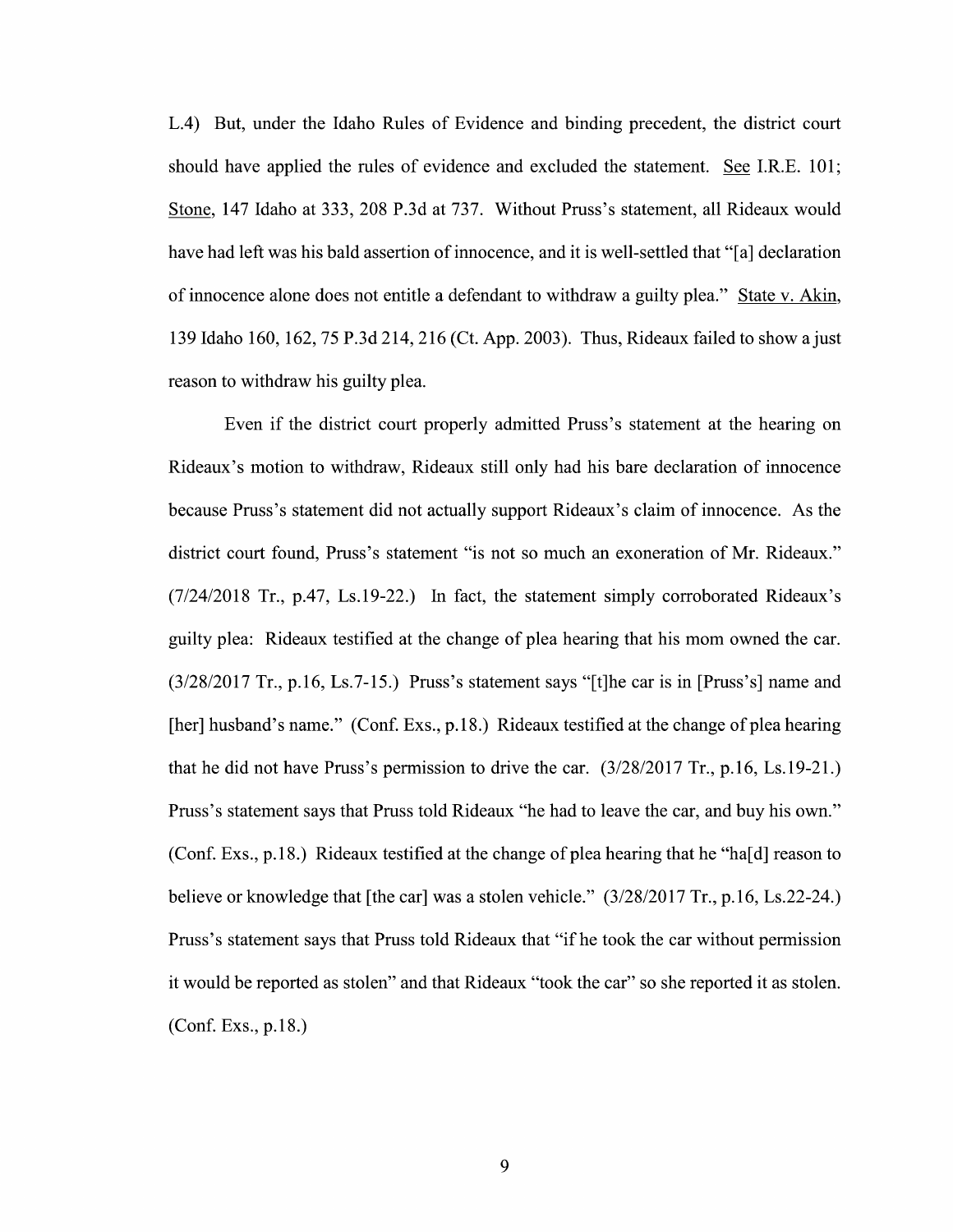Rideaux claims that "[t]his affidavit showed Mr. Rideaux in fact owned the car." (Appellant's brief, p.13.) Rideaux is mistaken. Although the statement says that "[Pruss] gifted [her] car to [her] son [Rideaux] When he graduated from cooking school," the very next sentence states that "[t]he car is in [Pruss's] name and [her] husband's name." (Conf. Exs., p.18.) That is consistent With Rideaux's testimony at the hearing on the motion to withdraw Rideaux's guilty plea that the title was in Pruss's name, the registration was in Pruss's name, and Pruss paid the insurance.  $(7/24/2018$  Tr., p.16, Ls.12-22); cf. Taft v. Jumbo Foods, Inc., 155 Idaho 511, 517, 314 P.3d 193, 199 (2013) ("An 'owner' is someone 'having the property in or title to a vehicle."" (quoting I.C.  $\S$  49-116(3)). Read as whole, then, the unsworn statement makes clear that any permission to use the car Pruss, the true owner of the car, gave Rideaux when she "gifted [her] car to [her] son" was revoked when she told Rideaux "he had to leave the car, and buy his own." (Conf. Exs., p. 18.) Thus, the content 0f the statement did not support Rideaux's claim of innocence and, consequently, Rideaux did not give a just reason for withdrawing his plea even if the district court properly admitted the statement.

In all events, Rideaux failed to give a just reason to withdraw his plea by claiming innocence because the record still supported his guilt. "[A] denial of factual guilt is not a just reason for the later Withdrawal of the plea[] in cases Where there is some basis in the record of factual guilt." Dopp, 124 Idaho at 486, 861 P.2d at 56. As the district court observed, Rideaux stated under oath at the change 0f plea hearing that "'[i]t was [his] mom's car'" and "'[he] did not have permission to take it.'" (7/24/2018 Tr., p.50, Ls.2-11.) And, as explained above, Pruss's statement corroborates those admissions. (See Conf. Exs., p.18.) Moreover, Rideaux has never even attempted to explain why he told the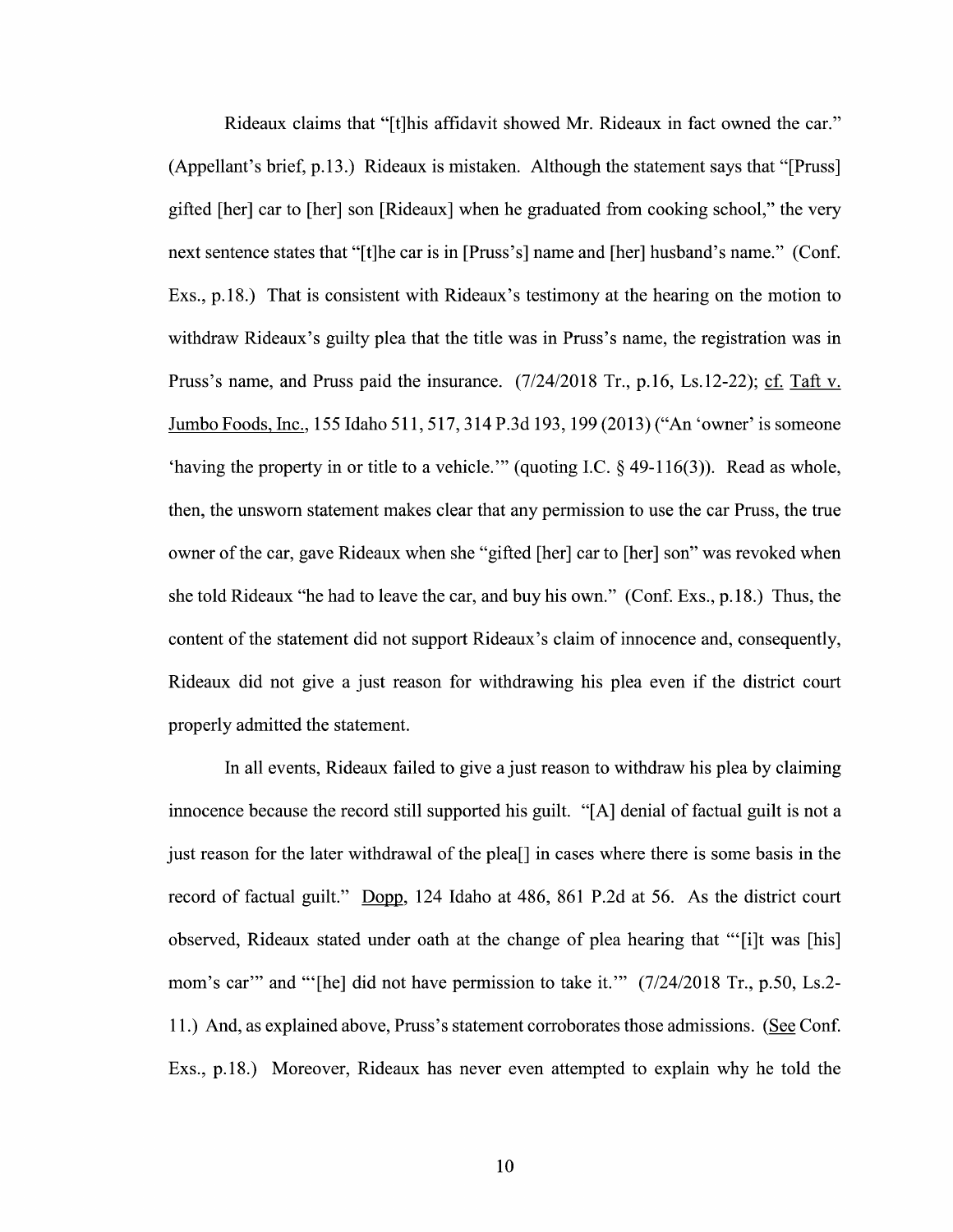arresting officer four different stories of how he came into possession of the car. (See  $2/24/2017$  Tr., p.6, L.19 – p.8, L.18.) Because "there is some basis in the record of factual guilt," Rideaux's "denial of factual guilt is not a just reason for the later withdrawal of the plea." Dopp, 124 Idaho at 486, 861 P.2d at 56.

Rideaux argues that the factors laid out by this Court in State v. Sunseri, 165 Idaho 9, 437 P.3d 9 (2018), for evaluating a motion to withdraw a guilty plea support his motion. (Appellant's brief, pp.11-15.) In Sunseri, this Court instructed that, "[a]mong other factors, the trial court should consider: (1) whether the defendant has credibly asserted his legal innocence; (2) the length 0f delay between the entry of the guilty plea and the filing of the motion; (3) whether the defendant had the assistance of competent counsel at the time 0f the guilty plea; and (4) Whether Withdrawal of the plea Will inconvenience the court and waste judicial resources." 165 Idaho at \_\_\_, 437 P.3d at 14. Those factors, which were first articulated after the hearing in this case, support the district court's decison.

First, Rideaux has not "credibly asserted his legal innocence." Id. The magistrate found probable cause that Rideaux had committed the crime "[g]iven the number of stories that [Rideaux] provided to law enforcement four different times that varied as to why [Rideaux] [was] in possession of that vehicle."  $(2/24/2017 \text{ Tr.}, p.16, L.21 - p.17, L.1.)$ And Rideaux has not offered any explanation for telling those stories. Instead, Rideaux confusingly asserts his innocence by simultaneously claiming that he "in fact owned the car" and that his mother gave him "permission to use it." (Appellant's brief, p.13.) One wonders Why the latter would be necessary if the former were true.

Setting aside the inconsistency of his assertions of innocence, the record belies both assertions. Rideaux's claim that he "in fact owned the car" (Appellant's brief, p.13) is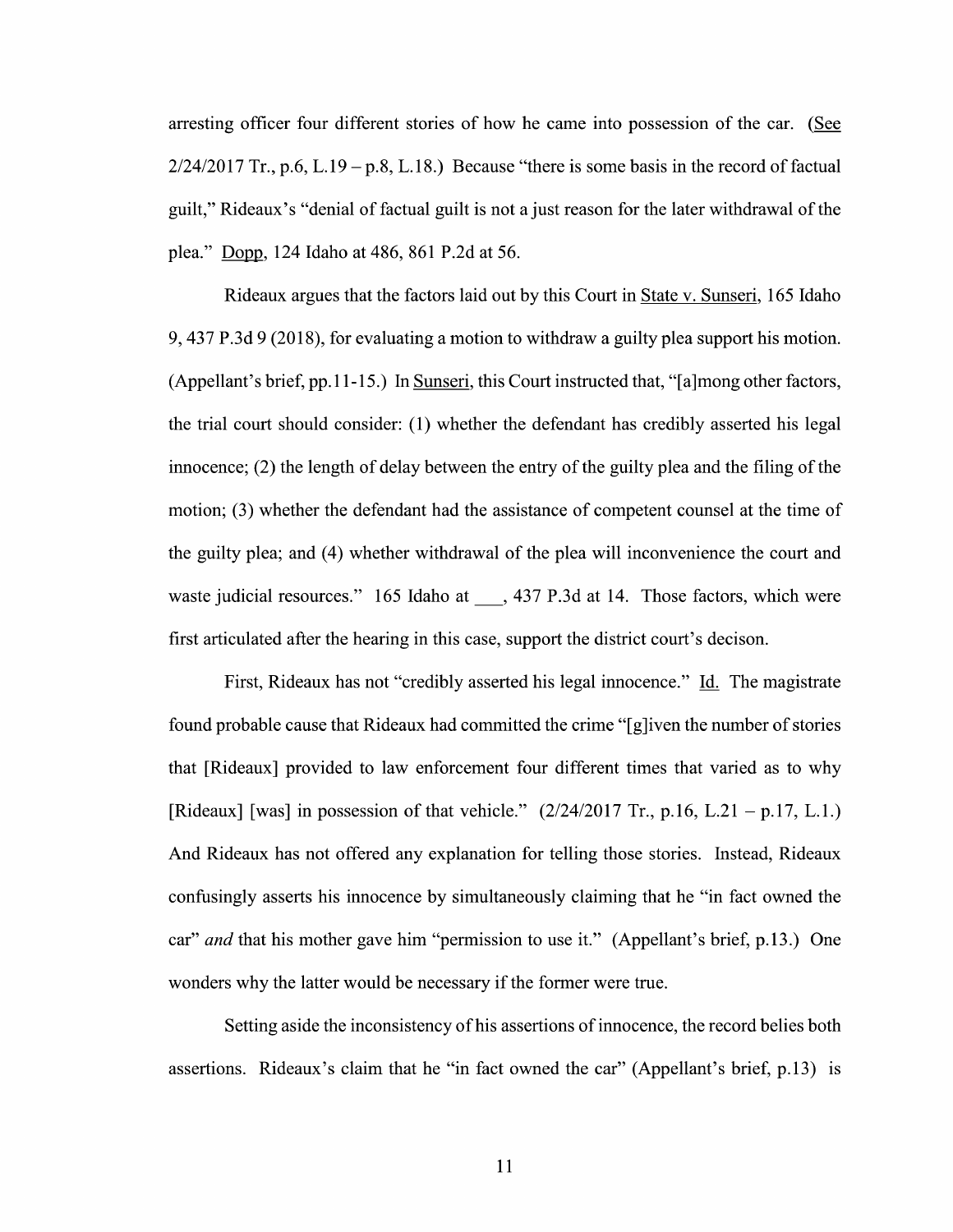contradicted by Rideaux's testimony at the change of plea hearing that Pruss owned the car (3/28/2017 Tr., p.16, Ls.7-15); Rideaux's testimony at the hearing 0n Rideaux's motion to withdraw that the title is in Pruss's name, the registration is in Pruss's name, and Pruss pays the insurance 0n the car (7/24/2018 Tr., p.16, Ls. 12-14); the affidavit presented to the magistrate in Which Pruss stated, under penalty of perjury, that she owns the car (Conf. EXS., p.16); and Pruss's statement that Rideaux presented to the district court in which Pruss says that "[t]he car is in [her] name" (Conf. Exs., p.18).

With respect to Rideaux's claim that Pruss gave him "permission to use [the car]" (Appellant's brief, p.13), Rideaux has not presented any evidence (admissible or otherwise) that suggests Rideaux had permission from Pruss t0 be using Pruss's car at the time Officer Grady arrested Rideaux. A11 0f the evidence shows the opposite: Rideaux testified at the change of plea hearing that he did not have permission to use the car (2/24/2017 Tr., p.16, Ls.19-21); Rideaux testified at the hearing on the motion to withdraw that Pruss revoked his permission to use the car because he "came home drunk, upset and belligerent" (7/28/2018 Tr., p.17, Ls.8-20); Pruss stated in the affidavit, under penalty of perjury, that "at the time the above property was stolen from [her] in Wisconsin February 10, 2017, [she] had not given anyone, including [Rideaux], permission or authority to use or possess the property" (Conf. Exs., pp.16-17); and Pruss's statement says that she told Rideaux "he had to leave the car, and buy his own" (Conf. Exs., p.18).

Moreover, when the prosecutor pressed Rideaux on why he had confessed to the crime under oath, Rideaux gave, at best, questionable explanation. Rideaux claimed that he "pleaded guilty because [his] daughter died" and he "wanted to go bury [his] daughter." (7/24/2018 Tr., p.22, Ls.23-25.) But at the time Rideaux pled guilty his daughter was still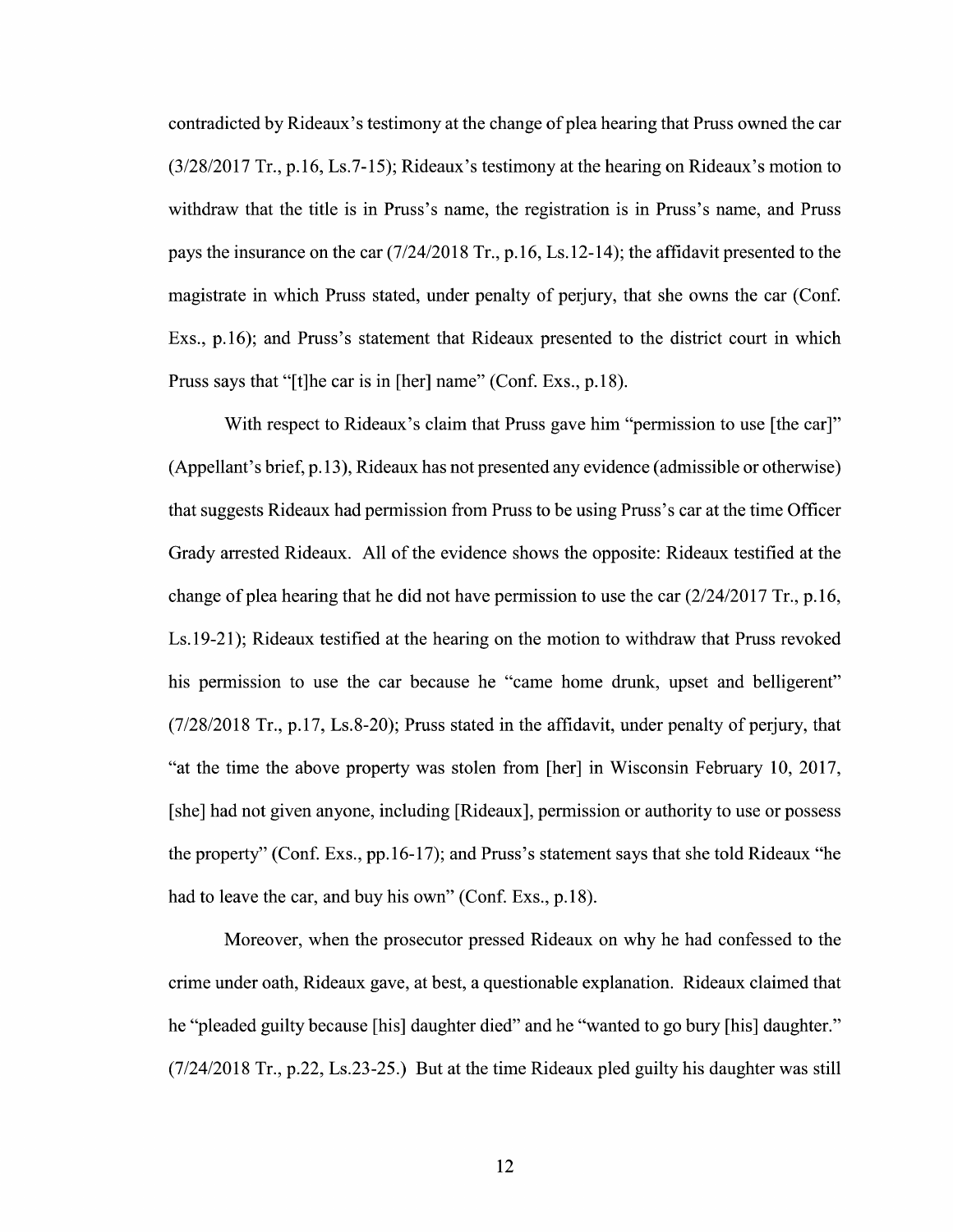alive, at least according to Rideaux and Rideaux's counsel. Rideaux's counsel argued for release at the change of plea hearing, in part, because Rideaux's "daughter works for a telemarketing agency, it sounds like Center Partners, and she's been able to arrange for him to have work if he's granted an OR release."  $(3/28/2017 \text{ Tr.}, p.18, Ls.11-18.)$  And Rideaux himself told the district court that, at the time of the change of plea hearing, his daughter had a job and he had "custody of [his] daughter."  $(3/18/2017 \text{ Tr}$ , p.20, Ls.20-24.) Neither Rideaux nor his counsel made any mention of his daughter's death at the change of plea hearing.<sup>2</sup> Because the evidence contradicts Rideaux's assertion of innocence and explanation why he pled guilty in the first place, Rideaux has failed to credibly assert his legal innocence.

Second, the significant length of delay between Rideaux's guilty plea and motion to withdraw his guilty plea supports the district court's denial of his motion. Rideaux pled guilty in March 2017 (R., pp.48-49), and he did not move to withdraw that plea until July 2018 (R., pp.60-61)—more than one year later. Rideaux claims he cannot be blamed for the delay because he could not control When Pruss sent the unsworn statement. (Appellant's brief, p.14.) But the unsworn statement was not the only basis Rideaux pressed in the district court t0 Withdraw his guilty plea. For example, his counsel also argued that "Mr. Rideaux might not have been 0f sound mind at the time that his guilty plea was entered." (7/24/2018 Tr., p.40, Ls.8-14.) Furthermore, the delay was also a consequence of Rideaux absconding for more than a year.  $(R., pp.56-57.)$  As the district court observed, if Rideaux had not absconded, he would have been sentenced long before

 $2$  Rideaux's PSI confirms that he only has one daughter and she died of an accidental drug overdose in October 2017 (PSI, p.17—siX months after Rideaux pled guilty in March 2017 (R., pp.48-49).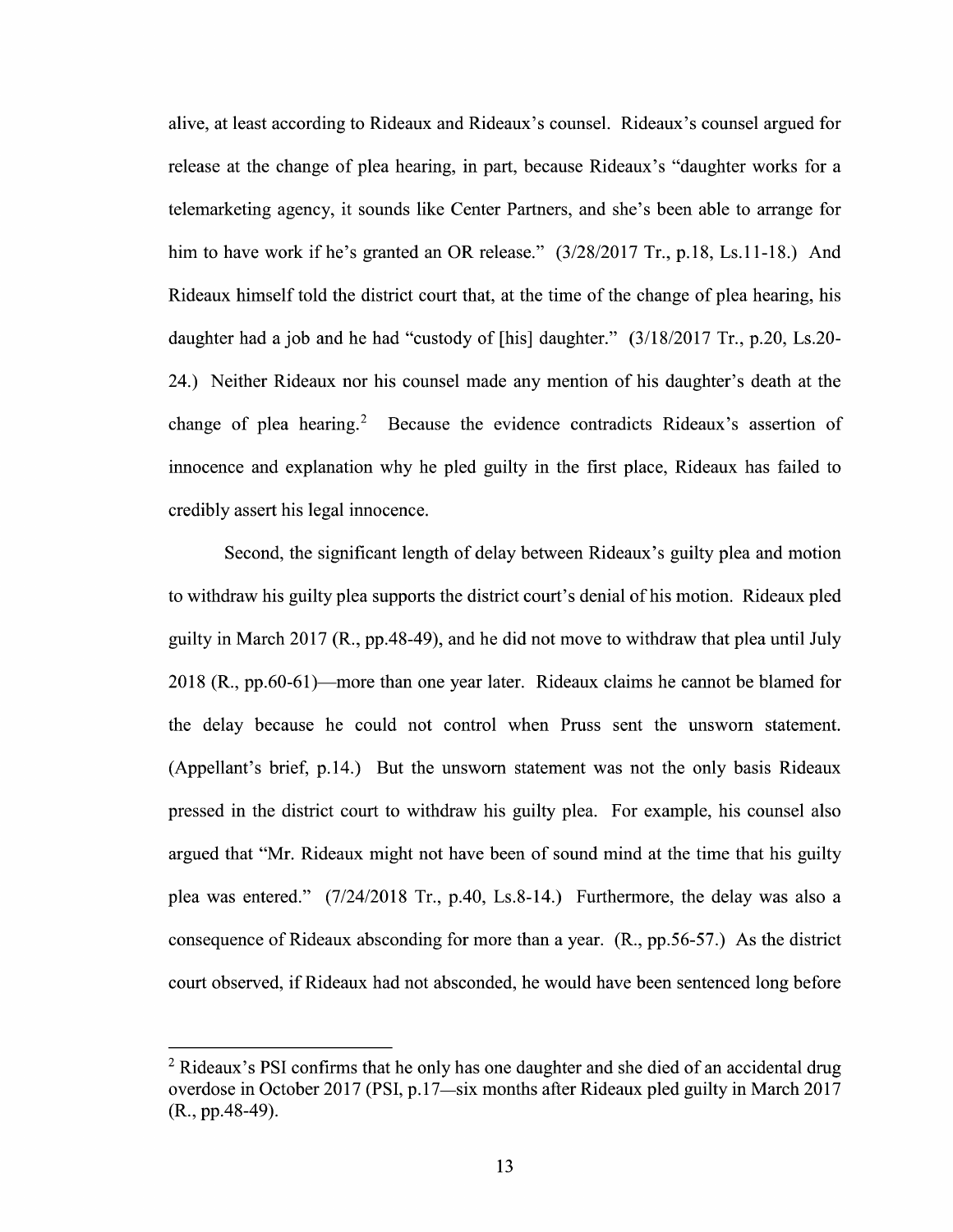he filed his motion to withdraw his guilty plea and, consequently, would have faced a much harsher standard to withdraw his plea.  $(7/24/2018$  Tr., p.48, L.20 – p.49, L.8.) Rideaux should not benefit from his decision to disobey the district court and abscond for more than one year. Thus, given Rideaux's role in the delay between his guilty plea and his motion to withdraw his guilty plea, this factor should weigh against Rideaux.

Third, Rideaux was represented by competent counsel at the time he entered his guilty plea. Rideaux confirmed at the change 0f plea hearing that he had n0 trouble communicating with his lawyers (3/28/2017 Tr., p. 12, Ls.21-24), that his lawyers answered all of his questions  $(3/28/2017 \text{ Tr.}, p.12, L.25 - p.13, L.3)$ , that he understood the advice his lawyers provided (3/28/2017 Tr., p.13, Ls.4-7), and that he had enough time with his lawyers to ask all of his questions and get all of the legal advice he might need (3/28/2017 Tr., p.14, Ls.7-13). He also told the district court that his lawyers had "been great" and that "[b]oth of them ha[d] been awesome."  $(3/28/2017$  Tr., p.10, Ls.16-23.) Despite Rideaux's access to "awesome" and competent legal counsel, he still testified under oath that he committed the charged crime rather than, for example, enter an Alford<sup>3</sup> plea—the course of action one would expect if, as Rideaux now claims, he pled guilty only because he did not have evidence t0 fight the charge until he received Pruss's statement.

Fourth, while perhaps not the weightiest consideration here, allowing Rideaux to withdraw his plea would have, at the very least, "use[d] some judicial resources and slightly inconvenience[d] the court." (Appellant's brief, p.15.) Moreover, the risk of wasting additional judicial resources was higher than normal here given Rideaux's demonstrated willingness to disregard the district court's orders, which had already resulted in otherwise

 $3$  North Carolina v. Alford, 400 U.S. 25 (1970).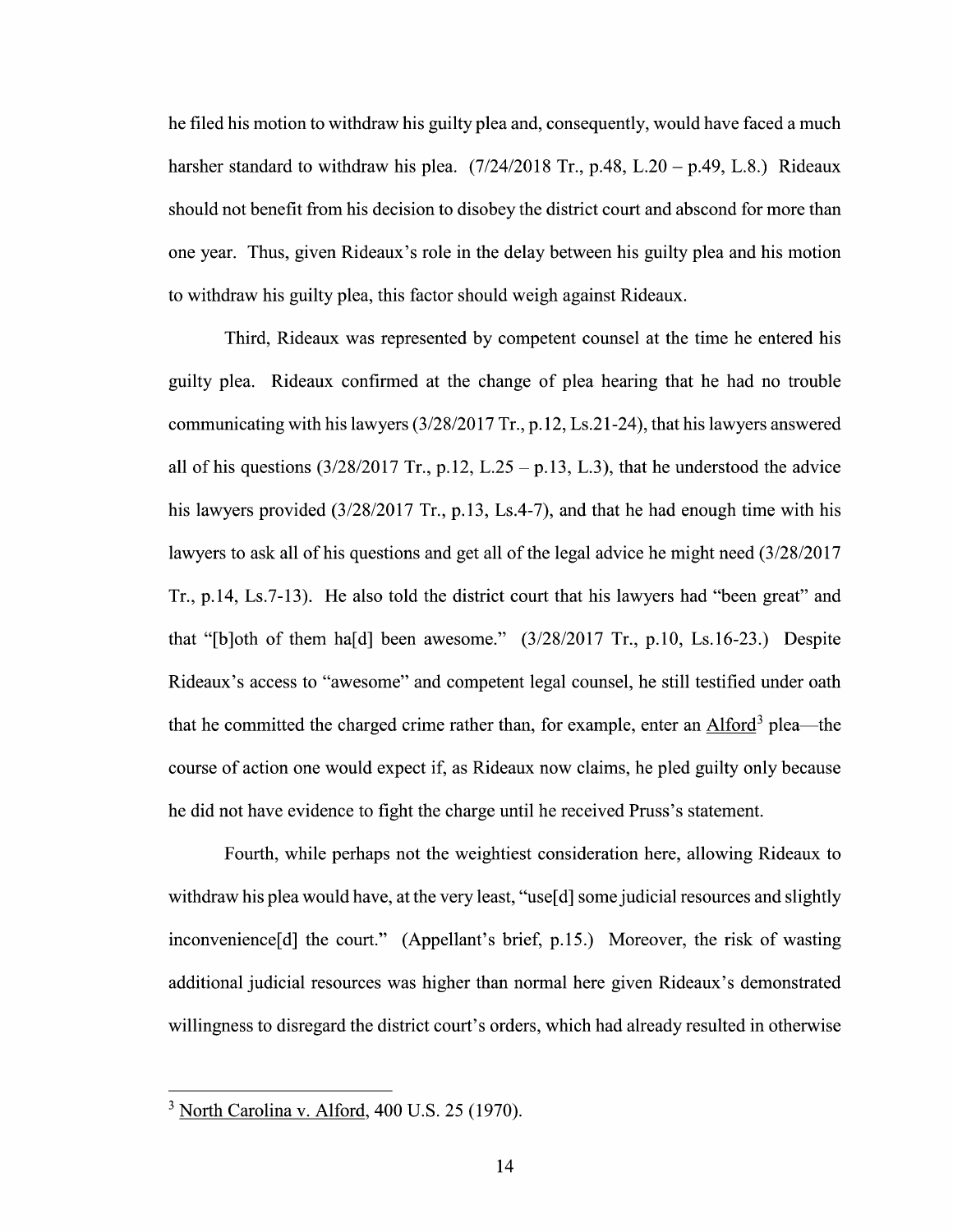unnecessary proceedings. (See R., pp. 55-59); cf. Everett v. United States,  $336$  F.2d 979, 984 (D.C. 1964) (affirming denial of motion to withdraw guilty plea, in part, because "[w]e are not disposed t0 encourage accused persons to 'play games' With the courts at the expense of already overburdened calendars and the rights 0f other accused persons awaiting trial").

Rideaux also argues that "[t]he district court did not properly weigh Mr. Rideaux's just reason against the state's invalid prejudice claim." (Appellant's brief, p.16 (capitalization altered, underline removed).) This argument misunderstands the applicable standard, which does not require any weighing but is instead "a two-part test." Dopp, 124 Idaho at 485. "*First*, defendants seeking to withdraw a guilty plea before sentencing must show a just reason for withdrawing the plea, and *second*, [0]nce the defendant has met this burden, the state may avoid the granting of the motion by demonstrating that prejudice would result from withdrawal of the plea." Id. (emphases added, internal quotations<br>removed); <u>see State v. Mayer</u>, 139 Idaho 643, 647, 84 P.3d 579, 583 (Ct. App. 2004) ("A defendant's failure to present and support a plausible reason will dictate against granting withdrawal, even absent prejudice to the prosecution."). Here, for all the reasons stated above, Rideaux failed to show a just reason, so the state did not have to prove prejudice. See State v. Ballard, 114 Idaho 799, 802, 761 P.2d 1151, 1154 (1988) ("Ballard did not demonstrate a just reason for withdrawal of his plea; consequently, the state was not required to show it would be prejudiced by the granting of Ballard's motion.").

To the extent Rideaux argues that the district court applied the wrong legal standard (Appellant's brief, pp.16-18), that argument is contradicted by the record. The district court articulated the correct standard: "The issue of whether to allow an individual to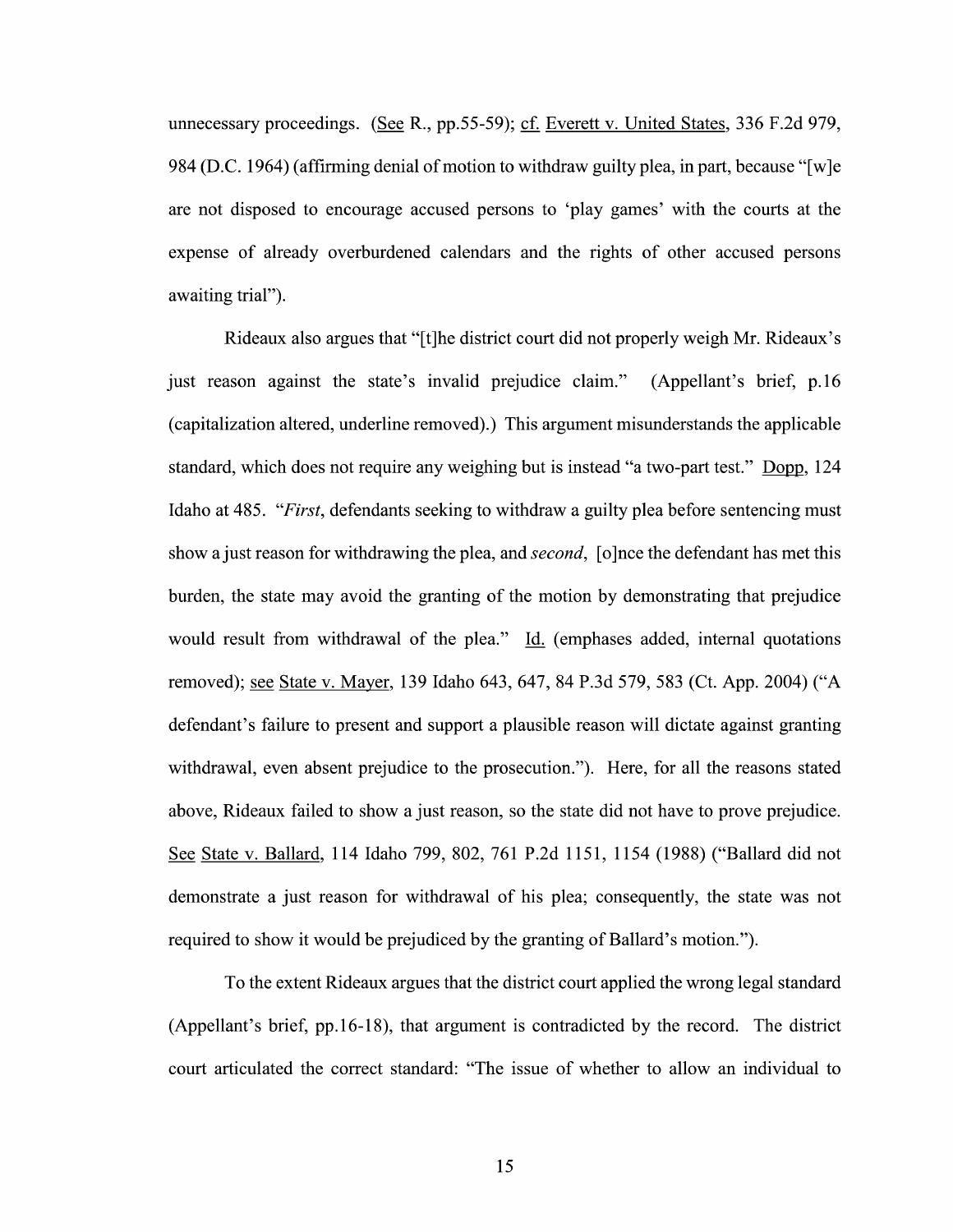withdraw their guilty plea pursuant to Criminal Rule 33, Subsection  $C$ , is a matter of discretion with the Court. And I recognize that discretion, and I recognize the standard of being a just cause standard." (7/24/2018 Tr., p.47, Ls.5-9.) And the district court properly applied that standard when it found, at least implicitly, that Rideaux's claim of innocence was not a just reason to withdraw his guilty plea based primarily on Rideaux's testimony under oath that he had committed the crime.  $(7/24/2018 \text{ Tr}, p.49, L.24 - p.50, L.11)$ ; see State V. Matthews, 164 Idaho 605, 609-11, 434 P.3d 209, 213-14 (2019) (holding "the district court did not abuse its discretion  $\dots$  despite articulating a rationale inconsistent with relevant legal authority" because the appellate court could infer from the "context" that the district court also relied on a proper, unarticulated rationale). Thus, the district court did not abuse its discretion by denying Rideaux's motion to withdraw his guilty plea.

#### **CONCLUSION**

The state respectfully requests this Court affirm the district court's judgment entered after the district court denied Rideaux's motion to withdraw his guilty plea.

DATED this 23rd day of July, 2019.

/s/ Jeff Nye JEFF NYE Deputy Attorney General